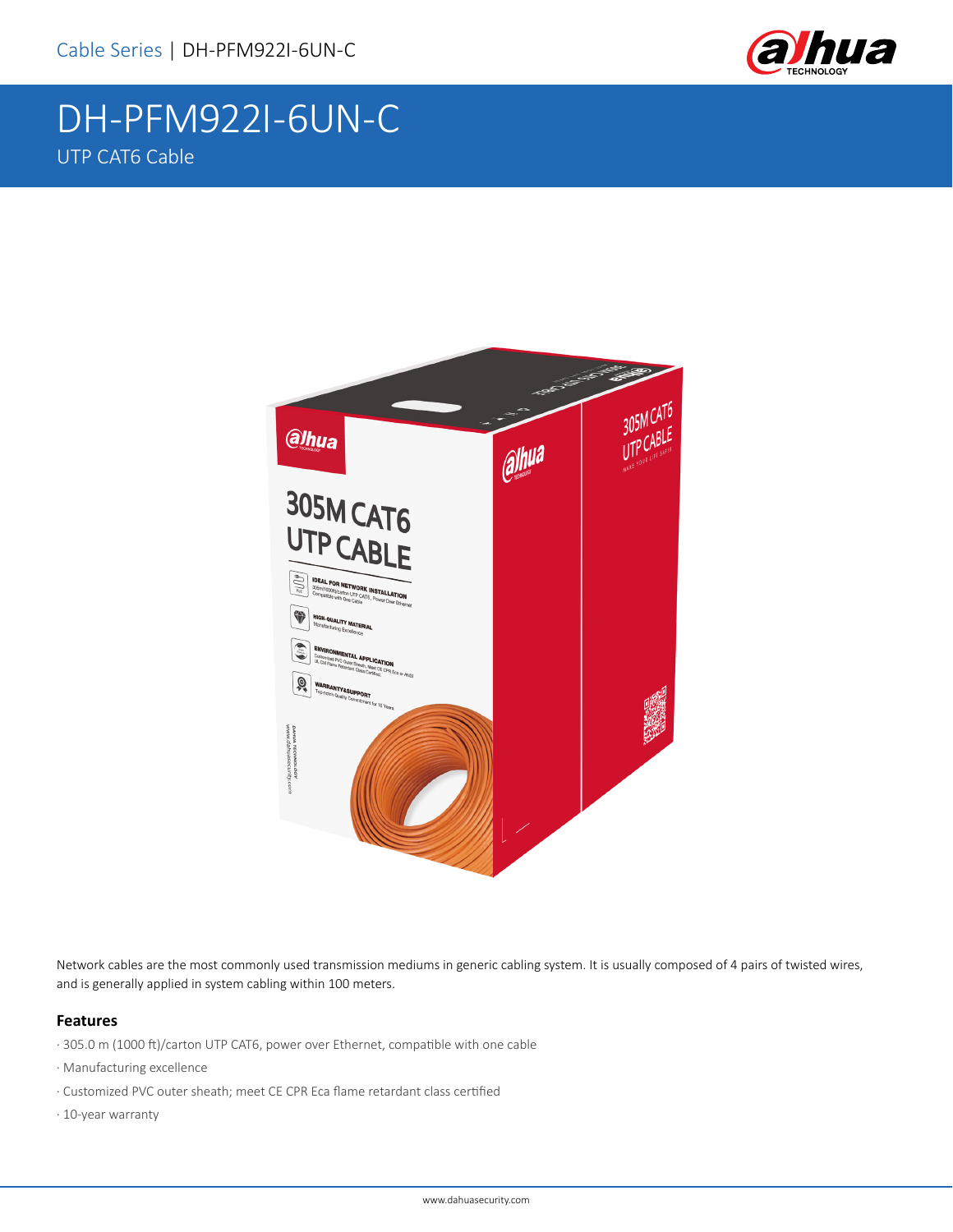| <b>Technical Specification</b>           |                                                                                |  |
|------------------------------------------|--------------------------------------------------------------------------------|--|
| Conductor                                |                                                                                |  |
| Material                                 | CCA(Copper content 22%-31%)                                                    |  |
| Diameter                                 | $0.57$ mm $\pm 0.01$ mm                                                        |  |
| American Wire Gauge                      | 23AWG                                                                          |  |
| Insulation                               |                                                                                |  |
| Material                                 | <b>HDPE</b>                                                                    |  |
| Min. Average Thickness                   | $0.21$ mm                                                                      |  |
| Diameter                                 | $1.02$ mm $\pm$ 0.06 mm                                                        |  |
| Color (4 Pairs)                          | Blue, white/blue; orange, white/orange; green, white/green; brown, white/brown |  |
| Separator                                |                                                                                |  |
| Material                                 | PE                                                                             |  |
| Specification                            | Translucent $4.5 \times 0.4$ mm                                                |  |
| Rip Cord                                 |                                                                                |  |
| Material                                 | Polyester                                                                      |  |
| Specification                            | 500D                                                                           |  |
| Sheath                                   |                                                                                |  |
| Material                                 | PVC                                                                            |  |
| Min. Average Thickness                   | $0.5$ mm                                                                       |  |
| Diameter                                 | $6.5$ mm $\pm$ 0.3 mm                                                          |  |
| Color                                    | Orange                                                                         |  |
| Electrical                               |                                                                                |  |
| Max. DC Resistance of a Single Conductor | $11.5\Omega/100$ m                                                             |  |
| Min. Insulation Resistance               | 5000MΩ·km                                                                      |  |
| Max. DC Resistance Unbalance             | 2% (pair intra), 4% (pairs inter)                                              |  |
| Dielectric Strength                      | No breakdown with 1KV DC for 1 min                                             |  |
| Transmission                             |                                                                                |  |
| Characteristic Impedance                 | $100\pm15\Omega$                                                               |  |
| Near End Cross Talk                      | ≥39.30 dB/100 m@250 MHz                                                        |  |
| Max. Attenuation                         | 34.8 dB/100 m@250 MHz                                                          |  |
| Return Loss                              | ≥17.3 dB/100 m@250 MHz                                                         |  |
| Mechanical                               |                                                                                |  |
| Tensile Strength                         | Sheath≥13.5 MPa, insulation≥16 MPa                                             |  |
| Elongation at Break                      | Sheath≥150%, insulation≥300%                                                   |  |
| Installation Bending Radius              | >8 times of outer cable diameter                                               |  |
| Conductor Elongation at Break            | $\geq 10\%$                                                                    |  |
| Environmental                            |                                                                                |  |
| Shrinkage of Insulation                  | ≤5%                                                                            |  |
| Color Migration Resistance of Insulation | No migration                                                                   |  |